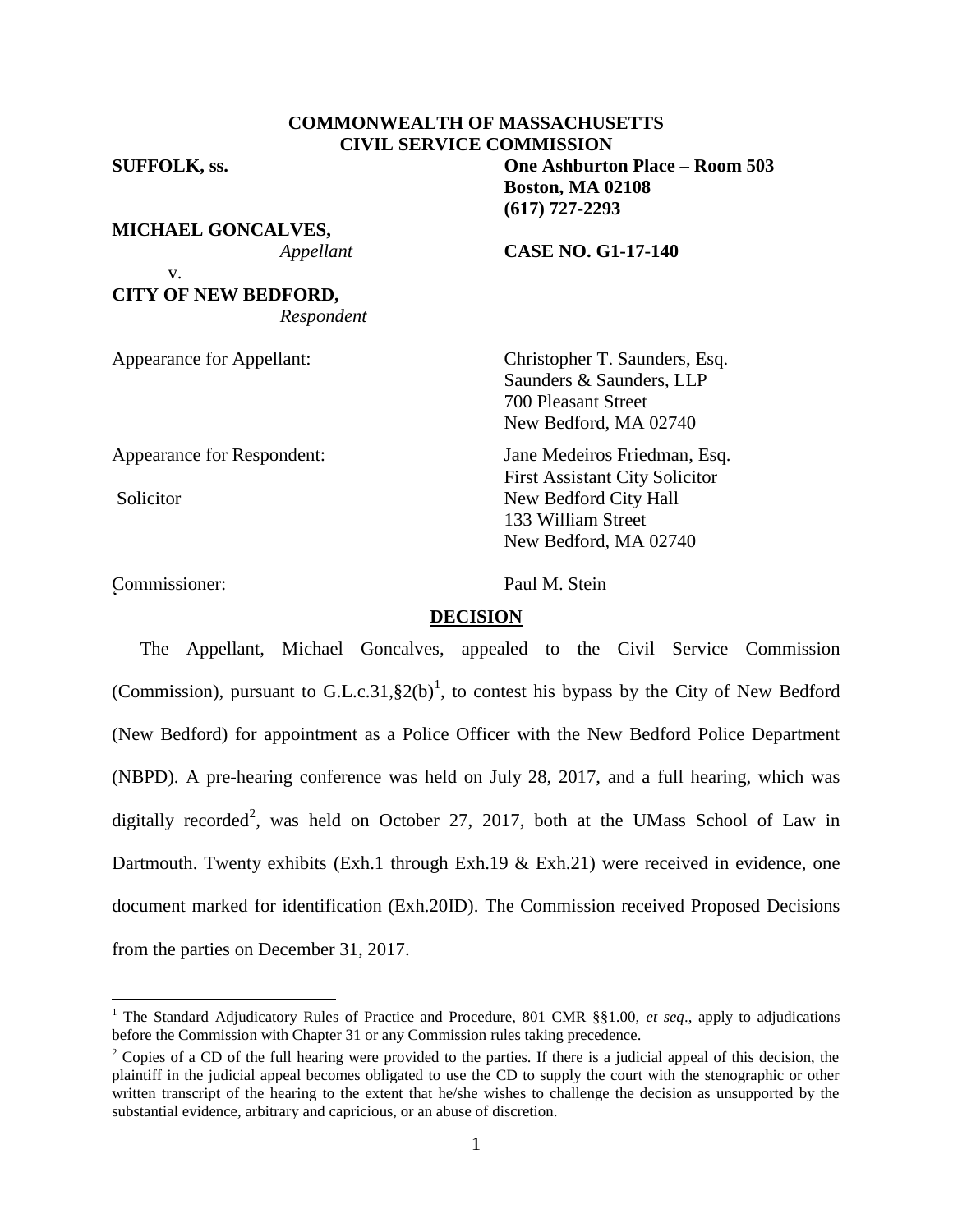#### **FINDINGS OF FACT**

Based on the Exhibits entered into evidence and the testimony of the following witnesses:

*Called by the Appointing Authority*:

- NBPD Captain Dennis Hebert
- NBPD Captain Adelino Sousa
- NBPD Captain Dennis Ledo
- NBPD Lieutenant Ricard Rezendes

*Called by the Appellant:*

 $\overline{a}$ 

■ Michael Goncalves, Appellant

and taking administrative notice of all matters filed in the case, pertinent law and reasonable inferences from the credible evidence, a preponderance of evidence establishes these facts:

1. The Appellant, Michael Goncalves, is a New Bedford resident and a 1998 graduate of the Greater New Bedford Regional Vocational Technical High School. He received an Associate's Degree in Elementary Education from Bristol Community College in 2001 and later attended two years of study at Bridgewater State College. His brother is currently employed with the NBPD as a sworn police officer. Mr. Goncalves also has a number of other members of the NBPD who consider him a good friend. (*Exhs. 3, 4, 10 & 11; Testimony of Appellant*)

2. Mr. Goncalves was employed as a Deputy Sheriff<sup>3</sup> with the Bristol County Sheriff's Office (BCSO) from June 2013 until October 2014, when he was suspended and discharged two weeks later for reasons that are more fully discussed below. In March 2016, he became employed for a private security firm, and worked as a security guard assigned to the Registry of Motor Vehicles in Taunton, MA at the time of the Commission hearing. (*Exhs. 3, 4, 10 & 11*)

3. On April 25, 2015, Mr. Goncalves took and passed the civil service examination for Police Officer administered by the Massachusetts Human Resources Division (HRD). His name was placed on the eligible list established in October 2, 2015. (*Exh. 1; Stipulated Facts*)

<sup>&</sup>lt;sup>3</sup> A BCSO Deputy Sheriff is a non-union position whose duties primarily involve transporting inmates and supervising "pre-release" work crews, which differs from the position of a BCSO Correction Officer, which is a union position working "within the walls" of the institution. Both positions have responsibility for "care and custody" of inmates. (*Testimony of Appellant & Capt. Ledo*)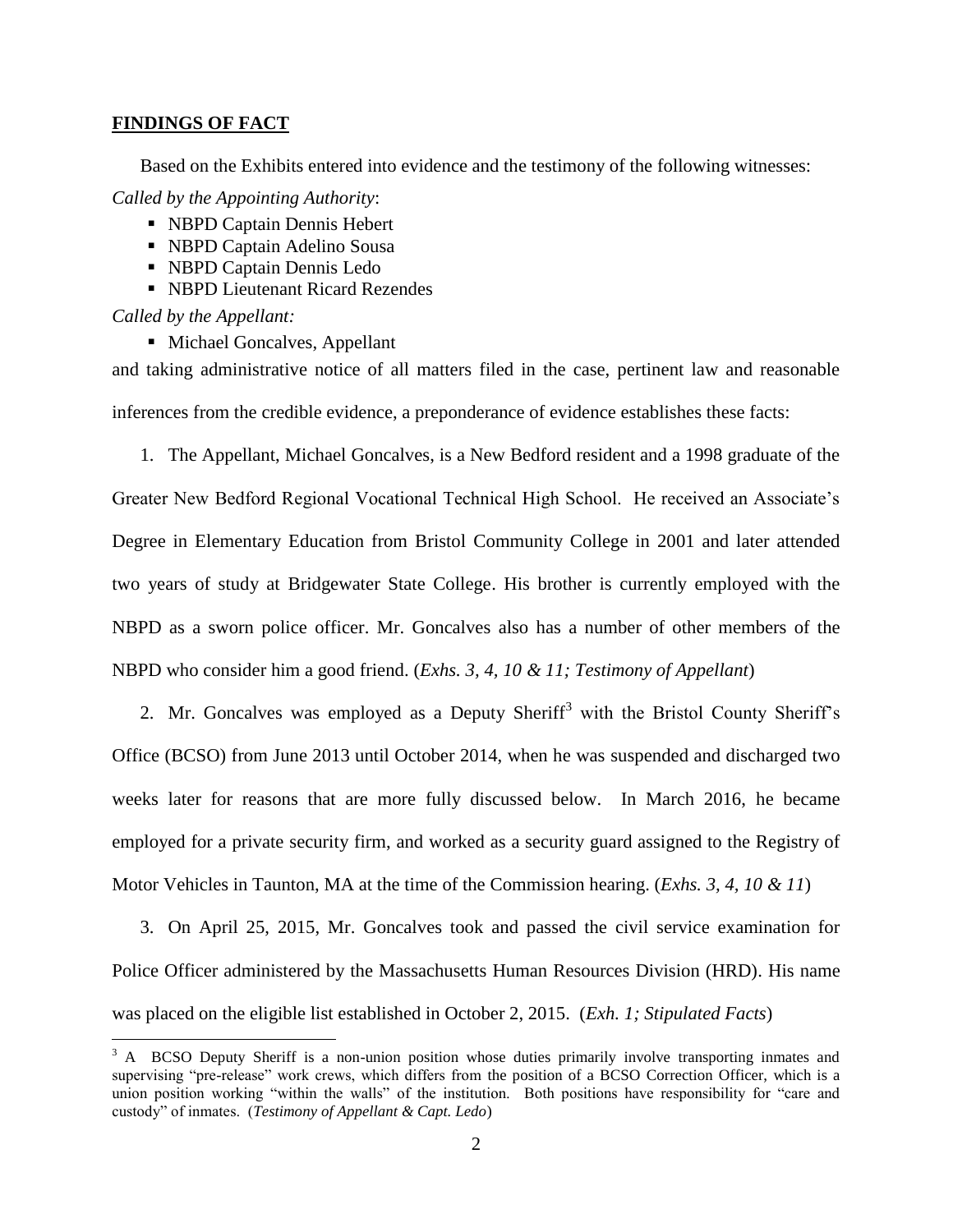4. Mr. Goncalves also passed the previous (2013) police officer's examination and his name appeared on a May 2015 Certification #02505 issued to New Bedford for appointment of Police Officers. He submitted an Employment Application to the NBPD on or about May 16, 2015 and the NBPD conducted an extensive background investigation on his application at that time. (*Exhs. 3 through 5 & 8; Testimony of Lt. Rezendes*)

5. The 2015 background investigation into Mr. Goncalves included the typical review of the application itself for completeness, checking residency, education, credit, criminal and driver history, all of which turned up no significant issues. The background investigation into his employment record and, in particular, the circumstances surrounding his termination from his position with the BCSO, however, became a focus of the investigation. Eventually, responsibility for that aspect of the investigation was transferred from the initially assigned background investigator and assumed by his superior officer, Lt. Ricard Rezendes, the commanding officer of the NBPD Planning and Training Unit, who oversees the NBPD hiring process. (*Exhs. 4, 5 & 8; Testimony of Lt. Rezendes*)

6. Mr. Goncalves listed his employment in his Employment Application as a Deputy Sheriff with the BCSO from 6/2013 to 10/2014 and stated the "Reason For Leaving" as "Terminated". He provided the name and phone number for Lt. Williams as his supervisor. He stated in the Employment History Notes: "I'm currently unemployed [a]fter being terminated from Bristol County. I was never told or received anything to inform me why I was terminated." (*Exh. 3*)

7. After assuming responsibility to obtain further details about Mr. Goncalves' employment and termination from his position of BCSO Deputy Sheriff, Lt. Rezendes obtained a copy of a report dated 10/24/2014 prepared by the BCSO Special Investigations Unit (SIU), a copy of the termination letter dated 11/10/2014, and excerpts from the BCSO Code of Ethics and Rules of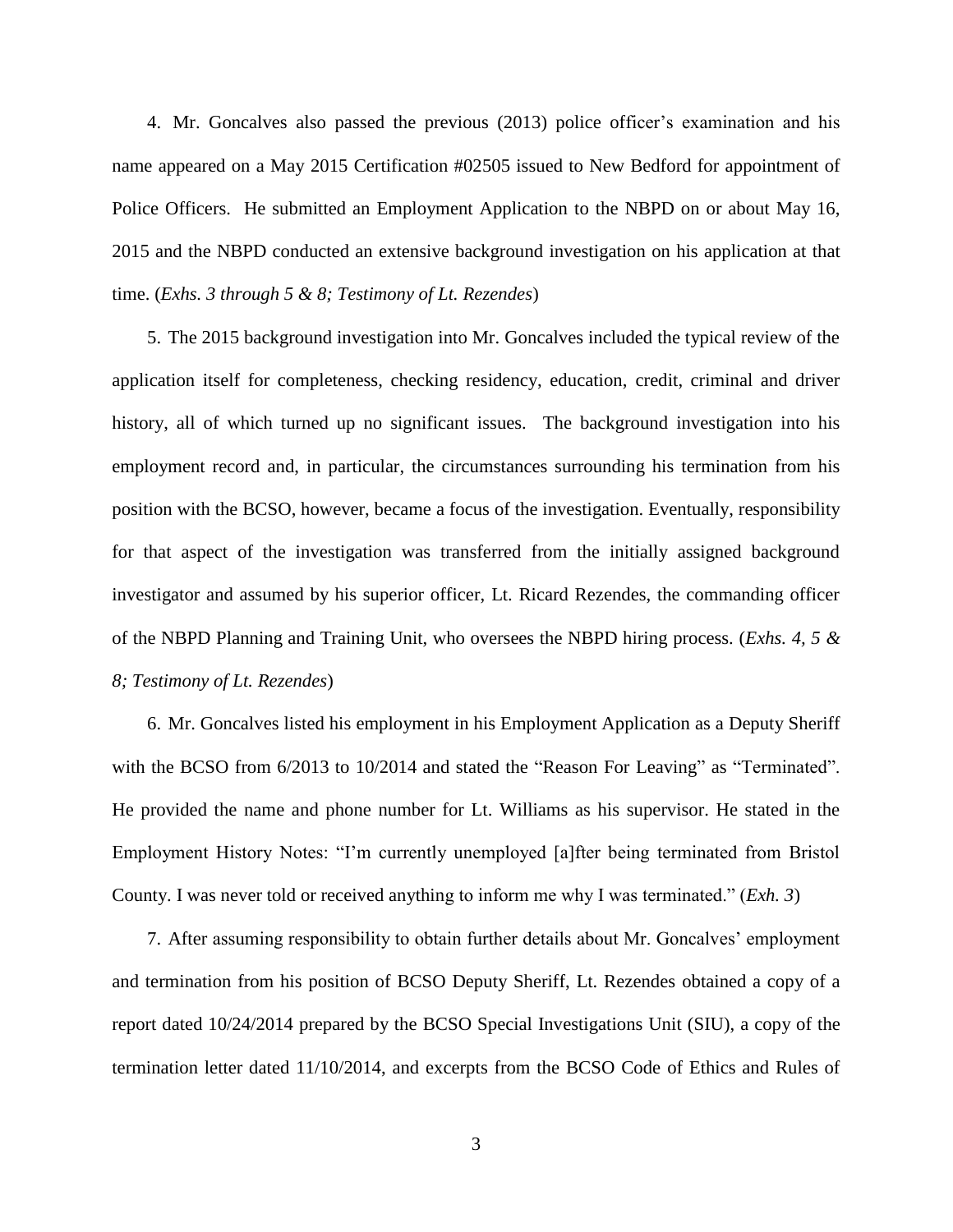Conduct (that, among other things restricted social and romantic interaction with inmates), along with a signed acknowledgement by Mr. Goncalves that he was responsible to review and become familiar with these requirements. (*Exhs. 5 through 7, 20ID & 21; Testimony of Lt. Rezendes*)

8. The SIU report disclosed that, as a result of an Incident Report from a Confidential Informant, the SIU initiated an investigation into allegations that Mr. Goncalves was engaged in unprofessional conduct with a female inmate (Inmate A) who was one of members of the allfemale work crew whom he had recently been assigned to supervise on road work out of the facility. As a result of the investigation, the SIU investigator identified eight (8) completed telephone calls on the inmate phone system from  $10/17/2014$  to  $10/20/2014$  by Inmate A to a telephone number that later matched up with a phone number found in one of a series of letters confiscated from Inmate A's cell exchanged between a person who called himself "Manny" and had told Inmate A to call him at that number. (*Exhs. 6 & 8*)

9. Subsequent interviews with Inmate A, Inmate B (her cellmate) and other inmates confirmed that "Manny" was an alias that Mr. Goncalves used when he communicated with Inmate A and that the telephone number in his letter was associated with a body shop that turned out to be owed by a mutual friend with whom they were bot acquainted.<sup>4</sup> Inmate A had previously socialized with Mr. Goncalves when they were teenagers "back in the day". Inmate A recognized Mr. Goncalves soon after he started supervising her work crew. (*Exhs. 6, 9 & 12; Testimony of Appellant*)

10. Inmate A denied any contacts of an intimate or sexual nature with Mr. Goncalves, but claimed they had planned to be together after she was released from jail. The other inmates who were interviewed claimed that all of the contacts between the two were "out in the open" and no

<sup>&</sup>lt;sup>4</sup> No record of Mr. Goncalves previous or present employment at this body shop was on file with the Bristol County Sheriff. (*Exh. 6*)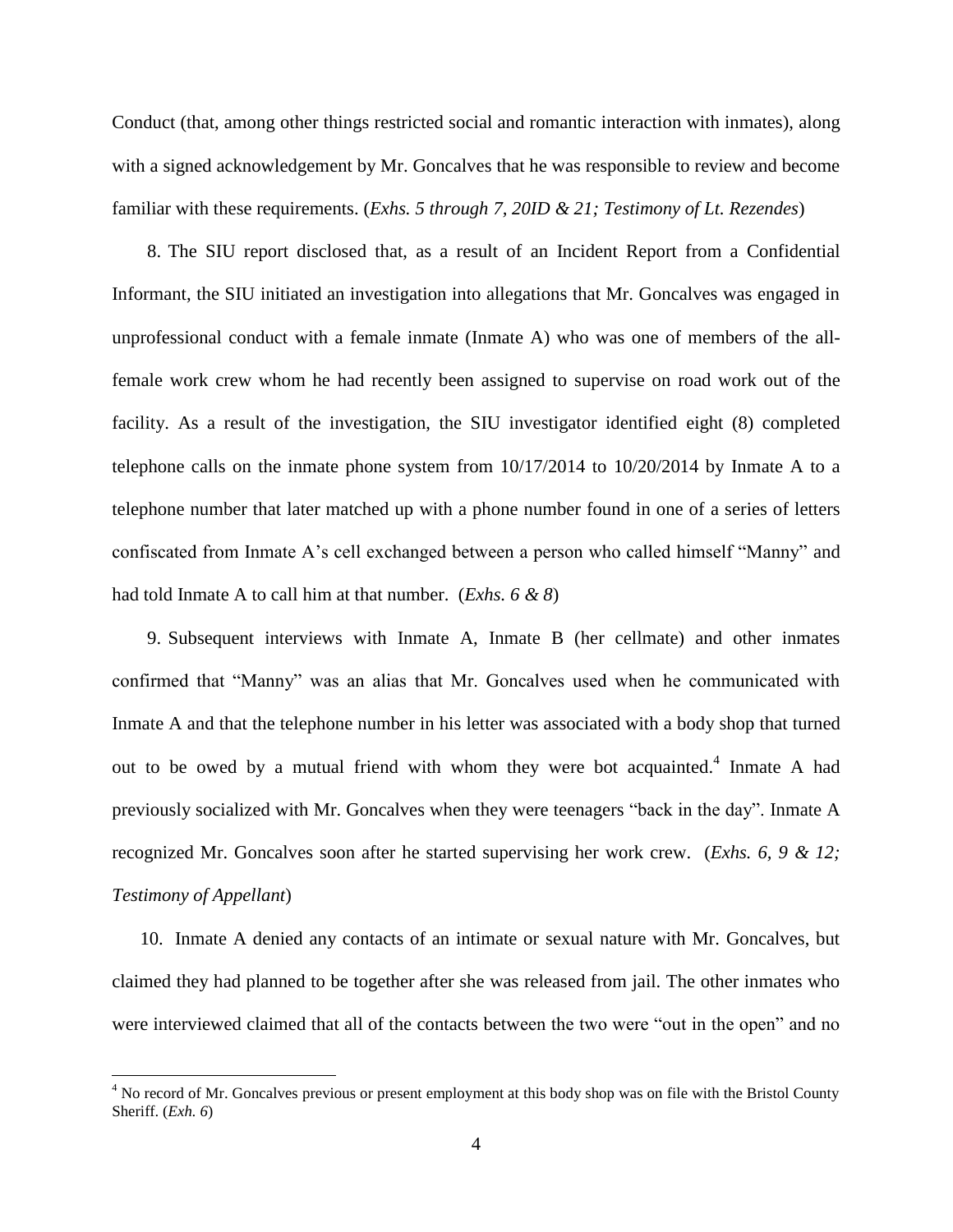one claimed to have observed any contacts of a romantic or sexual nature between the two. (*Exh.6 & 8*) 5

11. Inmate A was placed in a segregation unit. She wrote to Mr. Goncalves twice thereafter, using the nickname "Mike" or "Mikey" instead of "Manny". She assumed that the authorities were keeping tabs on his home address and the body shop, and wrote "make up an address and a name: I'll definitely know it's you."<sup>6</sup> (*Exh. 6*)

12. On October 21, 2014, the SIU investigator called Mr. Goncalves to a meeting, read him his "Miranda Rights" and asked to speak with him about allegations that he had a dating relationship with inmates on his work crew. Goncalves chose to remain silent and said he wanted to talk to a lawyer. The investigator took Mr. Goncalves badge/ID and informed him he was suspended at that time. (*Exh. 6)*

13. By letter dated November 11, 2014, BCSO Assistant Superintendent Silvia informed Mr. Goncalves that his employment was terminated for "improper conduct", effective 10/22/2014. (*Exh. 7*). <sup>7</sup>

14. As part of his own independent investigation, in addition to reviewing the SIU report, Lt. Rezendes spoke to the SIU supervisor; to Mr. Goncalves' BCSO immediate supervisor, Lt. Jeffery Williams; to Inmate A; and to the owner of the body shop used by Mr. Goncalves to communicate with Inmate A. *(Exh. 8; Testimony of Lt. Rezendes*)

<sup>&</sup>lt;sup>5</sup> Most of the recorded telephone calls and correspondence is set forth at length in the SIU report and is replete with highly flirtatious statements, and sexual innuendo by both Inmate A and Mr. Goncalves, including specific reference to their reconnoitering when Inmate A was released from jail and Mr. Goncalves stating that he was in love with her and wanted her to meet his family. (*Exh.6*)

<sup>&</sup>lt;sup>6</sup> I heard no satisfactory explanation for why neither Inmate A nor Mr. Goncalves were so naive as to conduct such extended telephone and mail communications, both of which they knew were subject to monitoring. (*Exhs. 6, 8,9*)

 $<sup>7</sup>$  At the Commission hearing, Mr. Goncalves claimed he never received the termination letter (sent to the address</sup> where he then resided) and did not fully read the Code of Ethics and Rules of Conduct. (*Exh. 9; Testimony of Appellant*)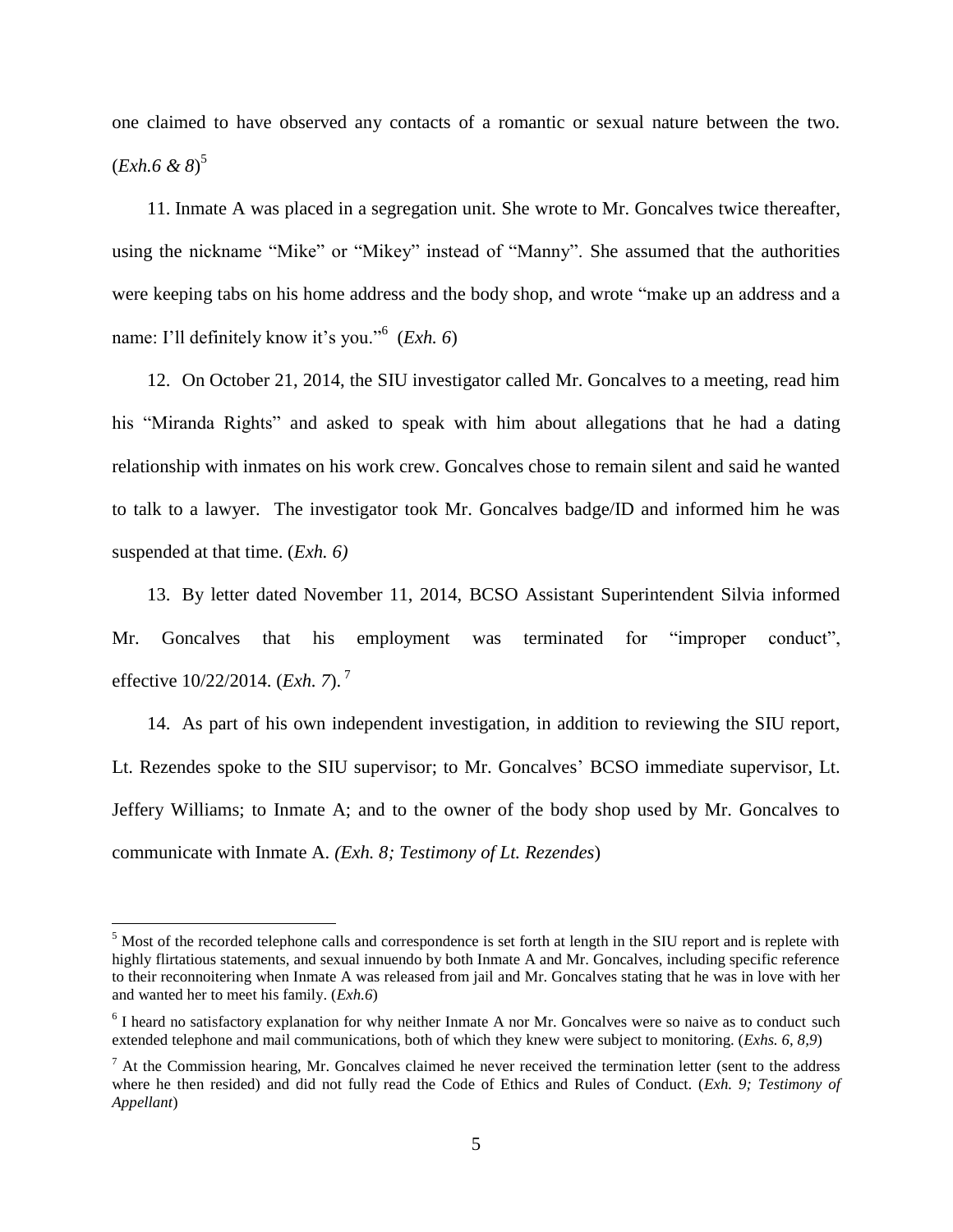15. The SIU supervisor confirmed Mr. Goncalves' dates of employment (6/11/2013 to 10/22/2014) and called him "a pretty good employee." The supervisor believed that the Assistant Superintendent was "overzealous" by terminating Mr. Goncalves before the SIU investigation had been completed, stating that Mr. Goncalves invoked his Miranda rights and never submitted to an interview and, had he done so, the discipline meted out might have been less than termination. The SIU supervisor also confirmed that there was no evidence that Mr. Goncalves acted inappropriately with any other female inmates or that the consensual relationship with Inmate A ever became intimate. He stated that Mr. Goncalves did not commit any crimes but he did violate policy and, since Mr. Goncalves had not used his own phone or address, and employed an alias for the purpose of communicating with Inmate A, he "knew what he was doing was wrong." (*Exh. 8; Testimony of Lt. Rezendes*)

16. Mr. Goncalves' supervisor, Lt. Williams, called Mr. Goncalves "very professional and squared away" and recommended him to Lt. Rezendes for appointment to the NBPD. Mr. Goncalves voiced concern to Lt. Williams when he was first assigned to supervise female inmates on a work crew. Lt. Williams told him "sometimes you have no choice." Lt. Williams was not involved in the SIU investigation and found out that Mr. Goncalves was terminated after the fact and, possibly, he "got the short end of the stick." (*Exh. 8; Testimony of Lt. Rezendes*)

17. The body shop owner confirmed to Lt. Rezendes that Mr. Goncalves "hung out" at his shop, watched his business and home when he was not around, and made money deposits for him. He confirmed that Mr. Goncalves used the business address and phone to communicate with Inmate A (whom he also knew), but he was not asked about it in advance and it came as a surprise to him when the first letter arrived (which he opened, thinking it was meant for another former employee, but soon connected it to Mr. Goncalves). (*Exh. 8; Testimony of Lt. Rezendes*)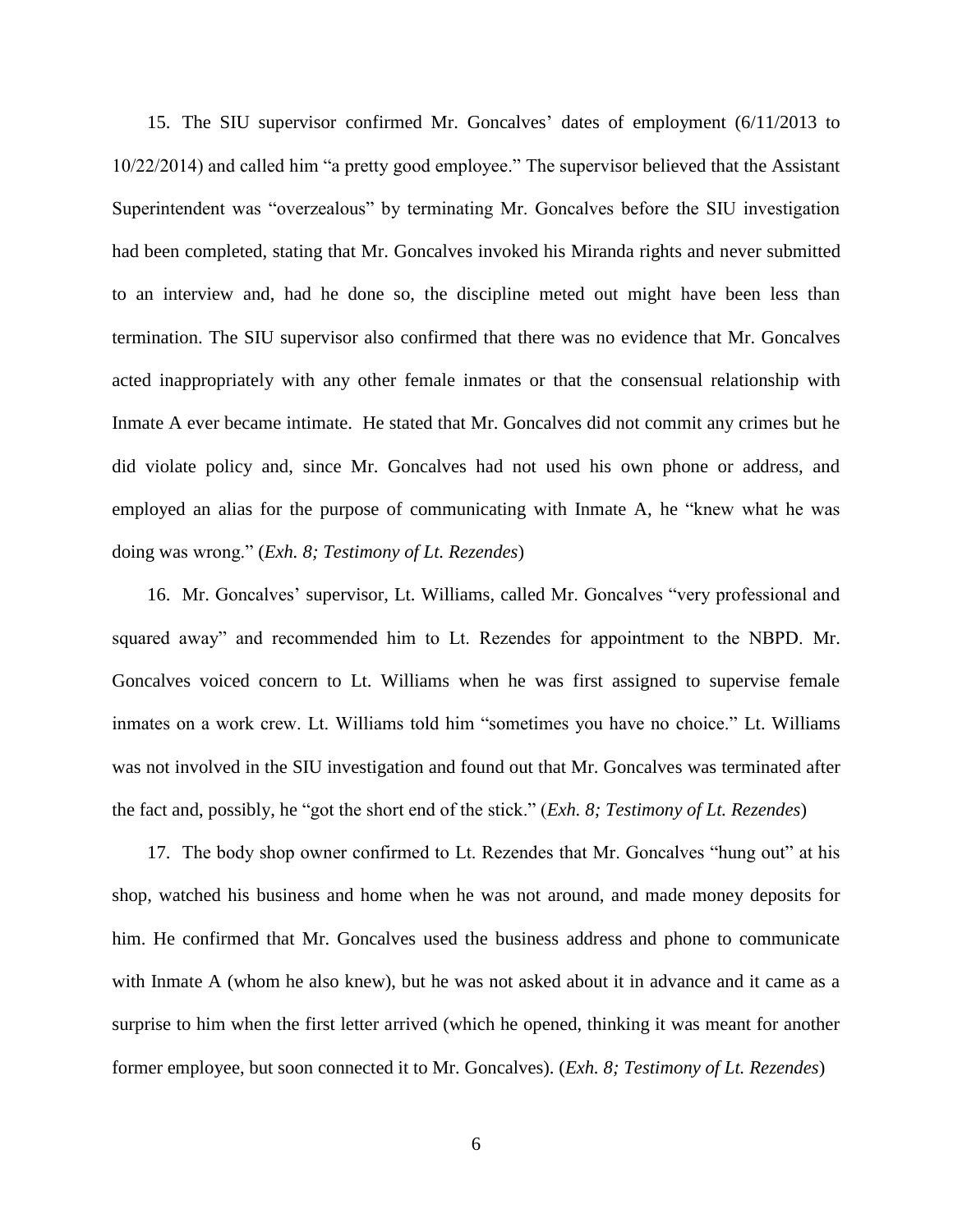18. Inmate A had been released from jail by the time Lt. Rezendes contacted her and he interviewed her over the phone. She confirmed that she and Mr. Goncalves had "hung out" with mutual friends many years ago and that, after he was assigned to take out her work crew, she remembered who he was. She confirmed, generally, the letter writing and telephone exchanges.

(*Exh. 8; Testimony of Lt. Rezendes*) 8

19. On July 29, 2015, Lt. Rezendes conducted a one-hour recorded interview with Mr.

Goncalves at NBPD headquarters. A copy of the recording was introduced into evidence. Mr.

Goncalves generally corroborated the mail letter writing and telephone exchanges with Inmate

A, and, among other things, made the following statements:

- He admitted that he had put \$50.00 on Inmate A's phone card so she could call him.
- He knew that he "did violate policy".
- He admitted that they wrote "stupid stuff" such as "I love you" and wrote about plans for after she was released.
- He then thought it was just something to "pass time" and was a "big joke" between them, but "now I know I should not have wrote back or nothing . . . "
- "... I was vulnerable or what ... I was working a lot and did not have a girlfriend ... My girlfriend and I were on and off during that time, I don't know it was just a bad time I guess. I F'ed up big time."
- He admitted that he had started "falling for this inmate", he "let his emotions take over" and that his "emotions got the best of him."
- "I promise you this would never happen again. I learned my lesson and if anything like this came up I would . . . let someone know because like I said it was a bad choice I made."

(*Exhs. 8 & 9; Testimony of Lt. Rezendes*) 9

<sup>&</sup>lt;sup>8</sup> Some of the statements made by Inmate A to Lt. Rezendes were inconsistent and varied from what the SIU investigators had reported as well as irreconcilable with other credible evidence and I do not credit everything she allegedly said to the SIU or Lt. Rezendes. In particular, I do not credit her assertion that she initiated the communications by getting Mr. Goncalves address through sources at the jail, then, later stating she looked up the body shop and sent the first letter there and, finally, claiming she didn't actually remember who sent the first letter. I also do not credit her statements that the telephone calls and letter writing was just something she did to "kill time" and there was nothing more to it than that. (*Exhs. 6, 8, 9 & 12; Testimony of Appellant & Lt. Rezendes*)

<sup>&</sup>lt;sup>9</sup> Some of Mr. Goncalves' story did not seem consistent with other credible evidence. For example I find it hard to fit the volume of letters and phone calls into the short time frame when they first took up with each other and his suspension; his lack of recollection (such being vague about recognizing the telephone number of the body shop); and his changing stories about certain facts (e.g., what his references to "Billy the Goat" meant). (*Exhs.6, 9 & 12*)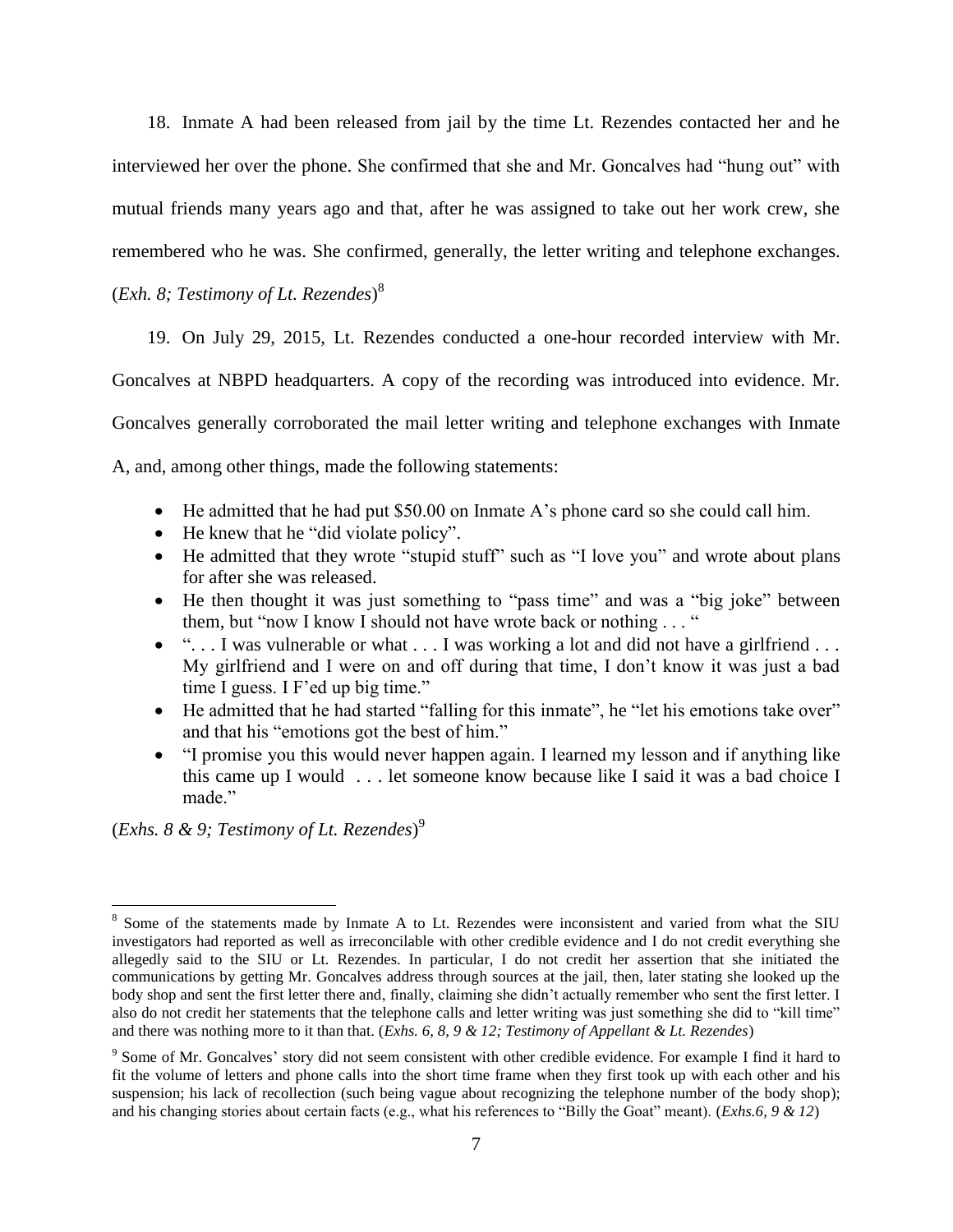20. Eventually, New Bedford did not hire the complement of officers it had planned and Mr. Goncalves was never reached for formal consideration during the 2015 hiring process. His application packet was filed without action. (*Exh. 9; Testimony of Lt. Rezendes*)

21. On December 9, 2016, as amended on February 7, 2017, HRD issued a new Certification #04224 from the October 2015 eligible list for New Bedford to appoint fourteen (14) Permanent Full-Time Police Officers. (*Exh. 1; Stipulated Facts*)

10. Mr. Goncalves' name appeared on Certification  $\#04224$  in the  $32<sup>nd</sup>$  position, tied with three other candidates. (*Exh.1; Stipulated Facts*) 10

22. Mr. Goncalves completed a new Employment Application which he submitted to the NBPD on or about February 13, 2017. (*Exh.10*)

23. A background investigator was assigned to update Mr. Goncalves 2015 investigation report. The investigator confirmed that Mr. Goncalves had obtained new employment with a private security company (he had been unemployed when the 2015 investigation was completed). He spoke with the head manager of the company who called Mr. Goncalves "one of his better employees" who was "always on time" and "received only positive reviews from clients on Goncalves behalf." Except for the change in employment, the investigator reported no other significant changes from the information learned in the prior investigation. (*Exh. 11*)

24. Despite his concerns about Mr. Goncalves from the information developed during the 2015 background investigation, Lt. Rezendes decided to move Mr. Goncalves to the next stage

<sup>&</sup>lt;sup>10</sup> New Bedford was, at the time, a "Consent Decree" community, subject to federal court orders intended to remediate past discrimination against Black and Hispanic minority candidates for public safety positions by creating a formula for giving persons who "self-identify" as minority (or "C" candidates) priority over non-minority (or "D" candidates) in placement on future eligible lists, and requiring HRD's scrutiny and approval by of all bypass decisions. There was an issue about whether Mr. Goncalves, a Spanish-speaking individual of Portuguese decent, qualified as a "C" or "D" candidate. At some point, based on information he received from HRD, Mr. Goncalves chose to change his status from "D" status and "self-identified" as a "C" candidate for purposes of Certification #04224, but it is not clear how much, if at all, that moved him up on the Certification. (*Exhs.1, 16 through 19; Testimony of Appellant & Lt. Rezendes*) This appeal does not turn on his proper "Consent Decree" status. (*Colloquy with Counsel*)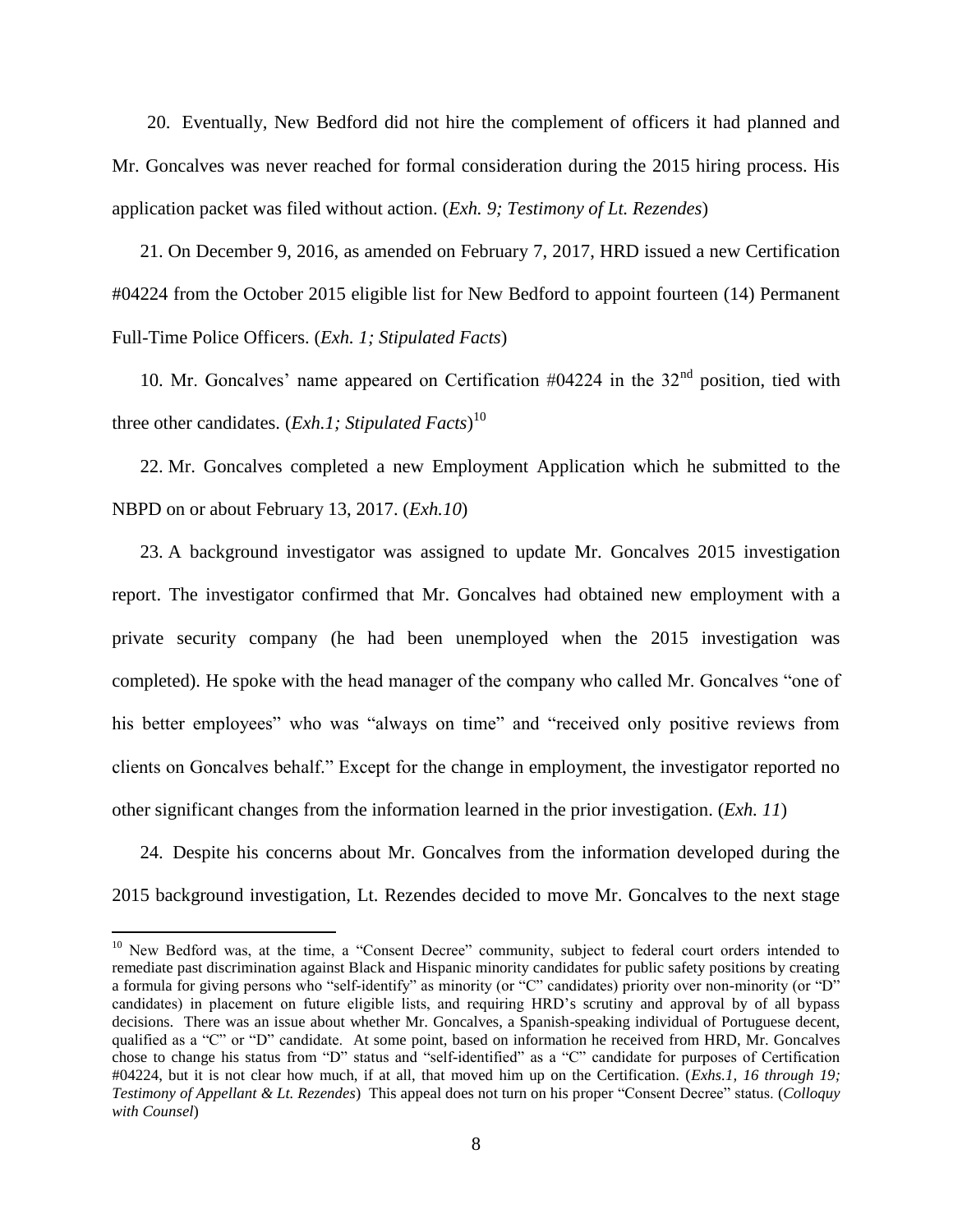of the process, which is a "Captain's Board", a loosely structured recorded interview with three NBPD Captains, with Lt. Rezendes present. (*Exh. 12; Testimony of Lt. Rezendes*)

25. In 2015, Lt. Rezendes found Mr. Goncalves "likeable" and his brother served as a wellrespected NBPD police officer. He also was regarded positively in his new job. In addition, Lt. Rezendes recalled that the BCSO SUI supervisor thought the decision to terminate Mr. Goncalves was "overzealous", and that Mr. Goncalves' immediate supervisor at the BCSO had told Lt. Rezendes that he would recommend Mr. Goncalves be hired as a NBPD police officer. Because of these potentially mitigating factors, Lt. Rezendes chose to give Mr. Goncalves the opportunity to make his case to the Captains Board. (*Testimony of Lt. Rezendes*)

26. After answering some preliminary questions from Lt. Rezendes, the interview panelists focused in on the issue of Mr. Goncalves' conduct while employed at the BCSO, and, in particular, his failure to control himself in dealing with a female inmate while in his custody. His demeanor clearly shifted and became equivocal and defensive when asked questions about this episode. Certain statements Mr. Goncalves made during this interview contradicted earlier statement to Lt. Rezendes, saying, for example, that he verbally reported to superiors that he knew "a couple of" female inmates and stating that he now "wasn't sure" but "didn't think he put any money" on Inmate A's phone. At the end of the interview, the panelists made suggestions to Mr. Goncalves about how he could restore the faith others would have in his ability to become a police officer. (*Exh. 12; Testimony of Lt. Rezendes, Captains Hebert, Souza & Ledo*) 11

 $11$  The interview panelists also questioned Mr. Goncalves about his decision to claim minority "C" status on the 2017 certification. Some of the panelists expressed skepticism that he was entitled to do so and asked questions about his motives for doing so. Lacking any definitive answers, Lt. Rezendes indicated he would contact HRD to find out more about whether his claim to minority status was justified. HRD indicated that it does not research a candidate's "self-identification" of minority status, but that a person may claim that status if he or she was "born in a Spanish speaking country OR any person who grew up in a household in which the predominant language spoken was Spanish." Based on the evidence presented, I need not, and do not reach any conclusion about whether or not Mr. Goncalves' claim to minority "C" status was bona fide or justified. (*Exhs. 1, 16 through 19: Testimony of Appellant, Lt. Rezendes, Captains Hebert, Sousa & Lido*)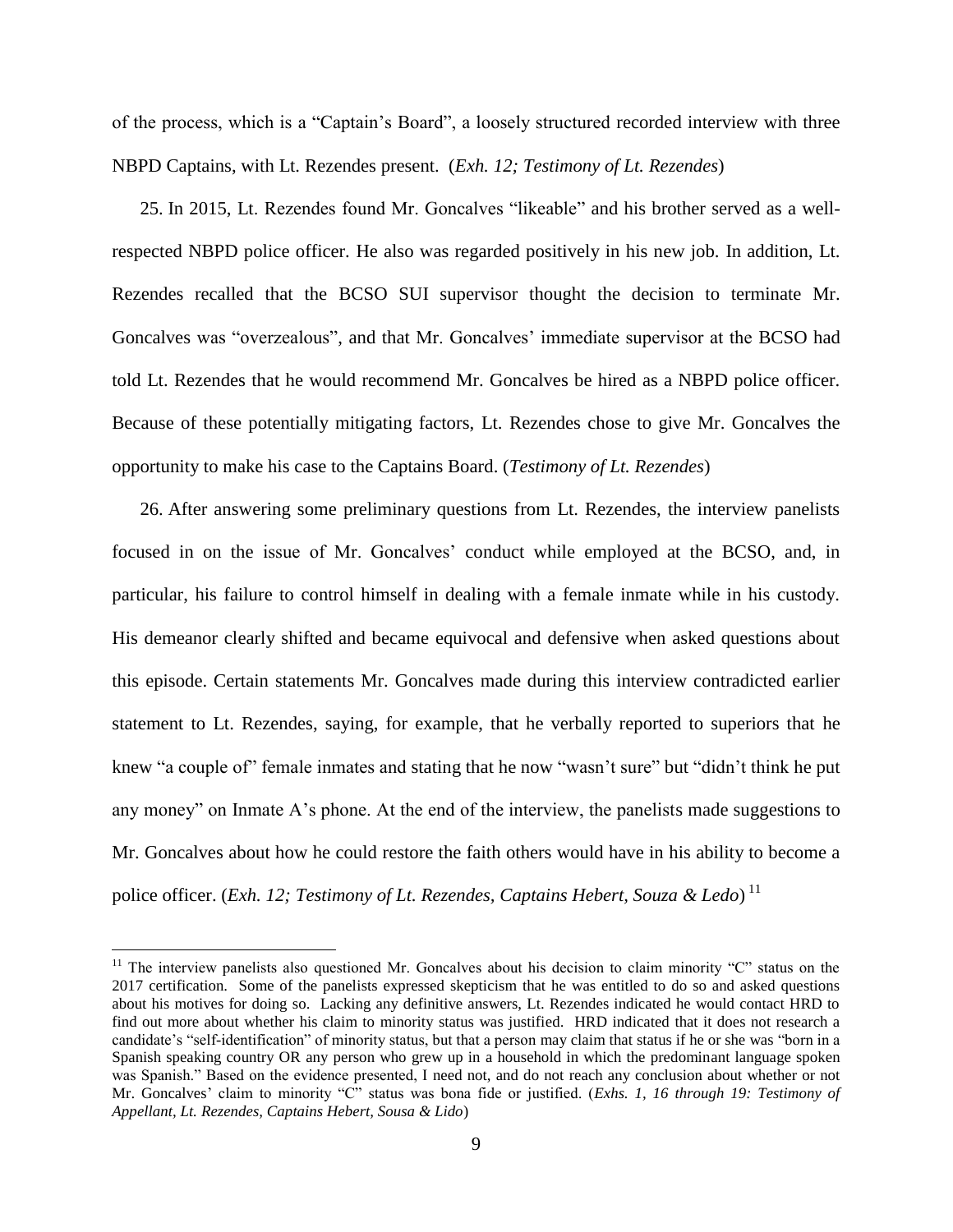27. The interview panels rated Mr. Goncalves "Unsatisfactory" or "Below Average" in Alertness (Hebert & Souza), Character & Personality (Hebert, Souza & Ledo), Ability to Converse (Hebert & Ledo) and Self-Control (Hebert, Souza & Ledo). The written comments echoed the panelists concerns about the BCSO incident, including, for example:

"Admitted to no self-control around women"

"When put in a position of trust & responsibility, Applicant violated that trust by lying about his relationship w/a female"

"Could not control himself w/female inmate @ SD. Serious lapse of judgment"

"Failed to explain discrepancies in the background account"

"Was not convincing on couple of questions"

 $\overline{a}$ 

All three Captains clearly were troubled by what Mr. Goncalves had done, but, also, that he appeared to be unable to explain how the NBPD could be assured he would handle himself any differently as a NBPD police officer. (*Exh. 12; Testimony of Captains Herbert, Souza & Ledo*) 12

28. By letter to HRD dated April 19, 2017, New Bedford Mayor Jonathan Mitchell, the NBPD Appointing Authority, informed HRD that he proposed to bypass Mr. Goncalves for two reasons: (1) his termination from his job with the Bristol County Sheriff's office and (2) and poor interview performance before the Captains Board. (*Exhs. 1 & 14; Stipulated Facts*)

29. By letter dated June 14, 2017, HRD informed Mr. Goncalves that the reasons given by New Bedford for his non-selection were accepted and his bypass was allowed. This appeal duly ensued. (*Exhs. 1, 14 & 15*)

30. On or about September 6, 2017, New Bedford provided HRD with the names of twelve candidates appointed from Certification #04224, which included two names listed as ranked below Mr. Goncalves on the Certification. (*Exh. 2; Stipulated Facts; Testimony of Lt. Rezendes*)

<sup>&</sup>lt;sup>12</sup> Captain Ledo, a former narcotics officers who was currently in charge of the NBPD's Professional Standards Unit, and who also had prior experience as a Corrections Officer, gave compelling testimony on the seriousness of what Mr. Goncalves did, whether it was just "passing time" in his mind or something more nefarious. He explained how critical and obvious it would be to any corrections officer that he or she must never get involved at a personal level with inmates in any way, noting that, typically, what might start out as a benign request ("can you get me an extra milk") eventually entraps the officer into greater and greater compromising situations. He also explained how similar confrontations arise with police officers who are constantly presented with potentially compromising situations while on patrol or investigating crimes. (*Testimony of Capt. Ledo*)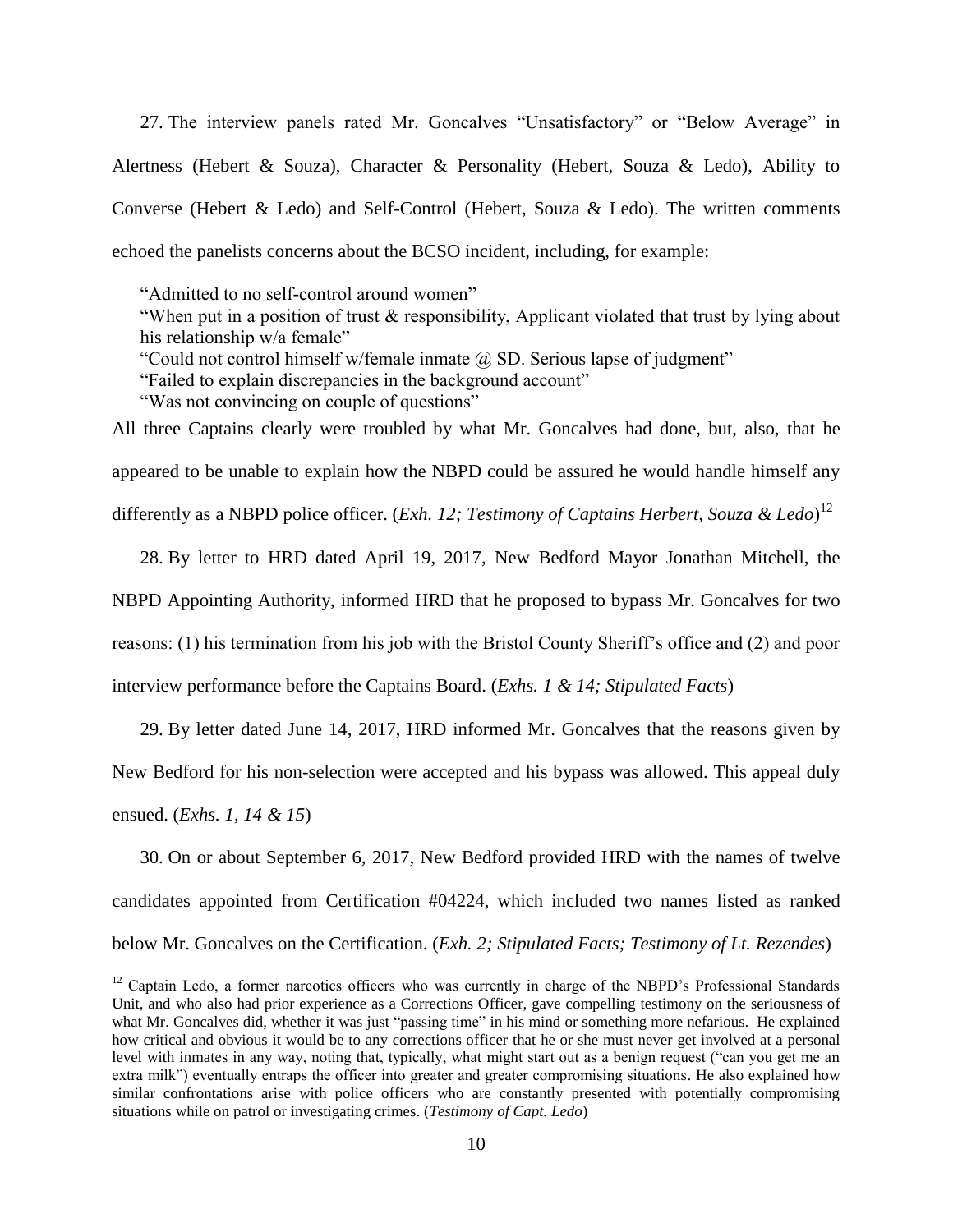31. At the Commission hearing, Mr. Goncalves initially declined to testify, with counsel leaving it to New Bedford to call him. After I made known, however, that a failure to testify under oath could lead to a negative inference being drawn, his counsel did call him to testify. He again asserted that he did, in fact, tell his superiors in advance about his acquaintance with Inmate A, and also claimed that, at least some of the telephone conversations that were reported in the SIU report were with a person other than himself. On cross-examination he said he was unable to recall most of the specifics of his telephone and mail contacts with Inmate A. After I directed him to Lt. Rezendes' report in which he quoted Mr. Goncalves as stating that he did put \$50 dollars on Inmate A's phone account, he acknowledged that he "must have done it." (*Testimony of Appellant*)

#### **APPLICABLE CIVIL SERVICE LAW**

The core mission of Massachusetts civil service law is to enforce "basic merit principles" for "recruiting, selecting and advancing of employees on the basis of their relative ability, knowledge and skills" and "assuring that all employees are protected against coercion for political purposes, and are protected from arbitrary and capricious actions." G.L.c.31, §1. See, e.g., [Massachusetts Ass'n of Minority Law Enforcement Officers v. Abban,](http://web2.westlaw.com/find/default.wl?mt=Massachusetts&db=578&rs=WLW15.04&tc=-1&rp=%2ffind%2fdefault.wl&findtype=Y&ordoc=2029136022&serialnum=2001441097&vr=2.0&fn=_top&sv=Split&tf=-1&pbc=70F732C1&utid=1) 434 Mass. 256, 259, [\(2001\);](http://web2.westlaw.com/find/default.wl?mt=Massachusetts&db=578&rs=WLW15.04&tc=-1&rp=%2ffind%2fdefault.wl&findtype=Y&ordoc=2029136022&serialnum=2001441097&vr=2.0&fn=_top&sv=Split&tf=-1&pbc=70F732C1&utid=1) MacHenry v. Civil Serv. Comm'n, 40 Mass. App. Ct. 632, 635 (1995), rev.den.,423 Mass.1106 (1996)

Basic merit principles in hiring and promotion calls for regular, competitive qualifying examinations, open to all qualified applicants, from which eligible lists are established, ranking candidates according to their exam scores, along with certain statutory credits and preferences, from which appointments are made, generally, in rank order, from a "certification" of the top candidates on the applicable civil service eligible list, using what is called the 2n+1 formula.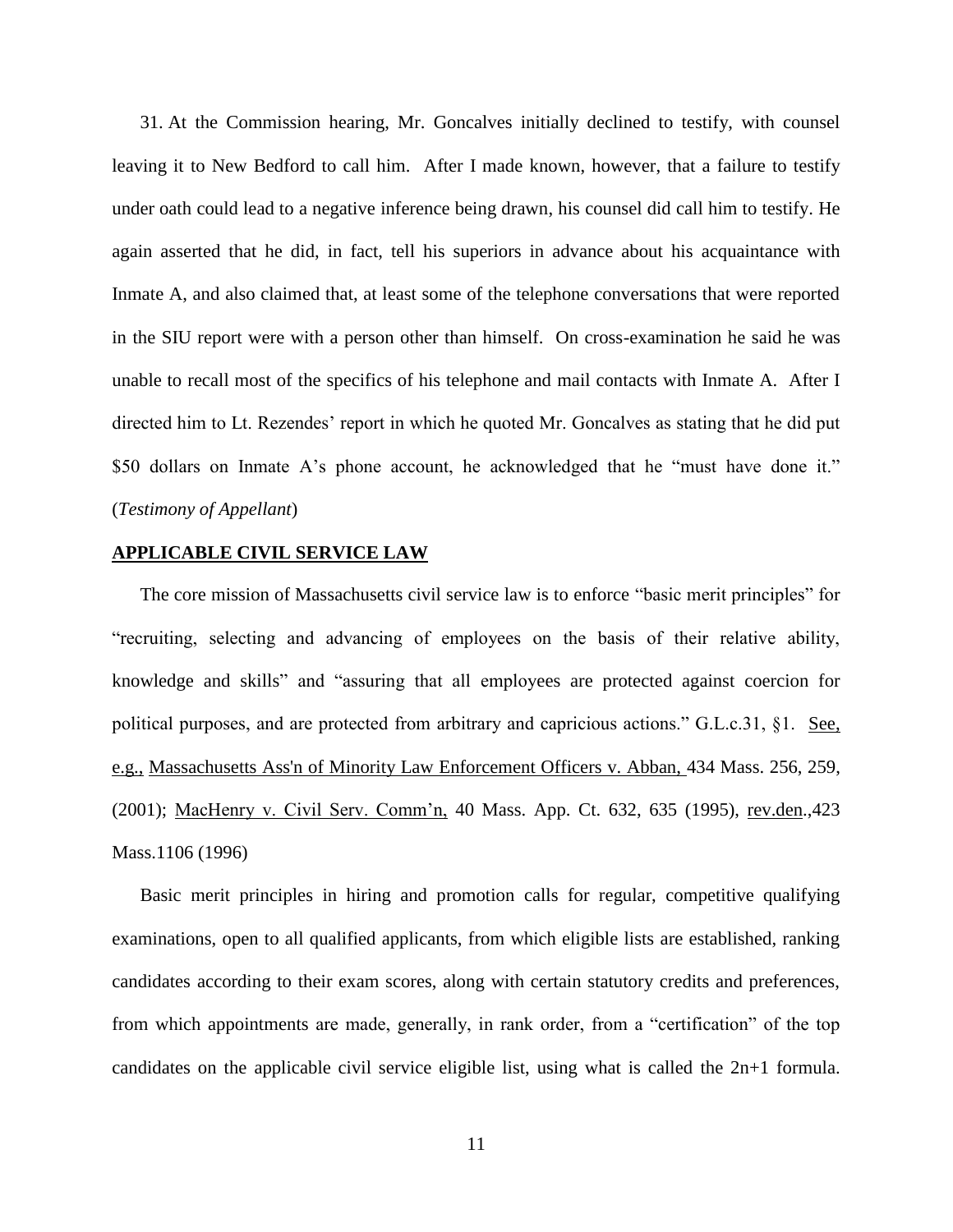G.L.c. 31, §§6 through 11, 16 through 27; Personnel Administration Rules, PAR.09. In order to deviate from that formula, an appointing authority must provide written reasons – positive or negative, or both, consistent with basic merit principles, to affirmatively justify bypassing a higher ranked candidate in favor of a lower ranked one. G.L.c.31,§27; PAR.08(4)

A person may appeal a bypass decision under G.L.c.31,§2(b) for de novo review by the Commission. The Commission's role is to determine whether, by a preponderance of evidence, the appointing authority had "reasonable justification" for the bypass after an "impartial and reasonably thorough review" of a candidate's background and qualifications sufficient to form a "credible basis" to believe allegations of misconduct or other facts that present "legitimate doubts" about the candidate's present fitness to perform the duties of the position. Police Dep't of Boston v. Kavaleski, 463 Mass. 680, 688-89 (2012); [Beverly v. Civil Service Comm'n, 78](http://web2.westlaw.com/find/default.wl?mt=Massachusetts&db=578&rs=WLW15.04&tc=-1&rp=%2ffind%2fdefault.wl&findtype=Y&ordoc=2029136022&serialnum=2023501172&vr=2.0&fn=_top&sv=Split&tf=-1&pbc=70F732C1&utid=1)  [Mass.App.Ct. 182, 187 \(2010\);](http://web2.westlaw.com/find/default.wl?mt=Massachusetts&db=578&rs=WLW15.04&tc=-1&rp=%2ffind%2fdefault.wl&findtype=Y&ordoc=2029136022&serialnum=2023501172&vr=2.0&fn=_top&sv=Split&tf=-1&pbc=70F732C1&utid=1) Leominster v. Stratton, 58 Mass.App.Ct. 726, 727-28 (2003).

"Reasonable justification . . . means 'done upon adequate reasons sufficiently supported by credible evidence, when weighed by an unprejudiced mind, guided by common sense and by correct rules of law' ". Brackett v. Civil Service Comm'n, 447 Mass. 233, 543 (2006); Commissioners of Civil Service v. Municipal Ct., 359 Mass. 211,214 (1971) and cases cited. See also Mayor of Revere v. Civil Service Comm'n, 31 Mass.App.Ct. 315, 321 (1991) (bypass reasons "more probably than not sound and sufficient")

Appointing authorities are vested with a certain degree of discretion in selecting public employees of skill and integrity. The commission

". . . cannot substitute its judgment about a *valid* exercise of *discretion based on merit or policy considerations* by an appointing authority" but, when there are *"overtones of political control or objectives unrelated to merit standards or neutrally applied public policy*, then the occasion is appropriate for intervention by the commission."

City of Cambridge v. Civil Service Comm'n, 43 Mass.App.Ct. 300, 303-305, rev.den., 428 Mass. 1102 (1997) (*emphasis added*)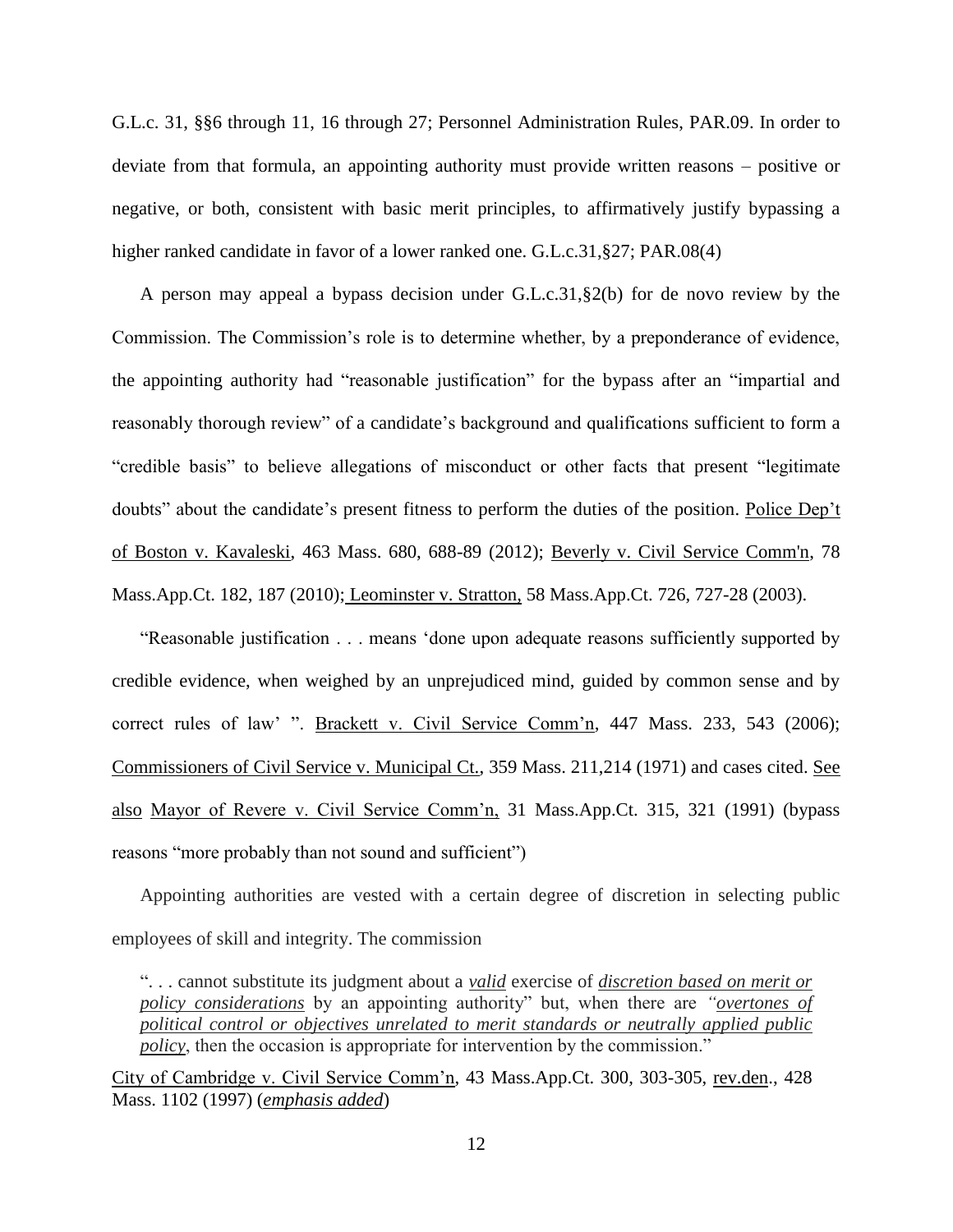However, the governing statute, [G.L.c.31,§2\(b\),](https://1.next.westlaw.com/Link/Document/FullText?findType=L&pubNum=1000042&cite=MAST31S2&originatingDoc=Ib21af0ded3bd11d99439b076ef9ec4de&refType=LQ&originationContext=document&transitionType=DocumentItem&contextData=(sc.History*oc.UserEnteredCitation)) gives the Commission's de novo review "broad scope to evaluate the legal basis of the appointing authority's action" and it is not necessary for the Commission to find that the appointing authority acted "arbitrarily and capriciously." Id.

The Commission recognizes that law enforcement officers, in particular, are vested with considerable power and discretion and, when selecting candidates for such a sensitive public safety position, they must be held to a high standard of conduct:

"Police officers are not drafted into public service; rather they compete for their positions. In accepting employment by the public, they implicitly agree that they will not engage in conduct which calls into question their ability and fitness to perform their official responsibilities."

Police Comm'r v. Civil Service Comm'n, 22 Mass.App.Ct. 364, 371, 494 N.E.2d 27, 32 rev.den. 398 Mass. 1103, 497 N.E.2d 1096 (1986). An appointing authority is justified to refuse to hire and/or to terminate a police officer who repeatedly demonstrates a "willingness to fudge the truth". See City of Cambridge v. Civil Service Comm'n, 43 Mass. 300, 303 (1997) ("a demonstrated willingness to fudge the truth in exigent circumstances was a doubtful characteristic for a police officer. . . . It requires no strength of character to speak the truth when it does not hurt.") See also Condez v. Dartmouth, 28 MCSR 515 (2015), aff'd, Bristol Sup. Ct. No. 1473CV00836 (2017); Everton v. Town of Falmouth, 26 MCSR 488 (2013) and cases cited, aff'd, Suffolk Sup.Ct., SUCV13-4382 (2014); Gonsalves v. Town of Falmouth and cases cited, 25 MCSR 231 (2012), aff'd, SUCV12-2655 (2014); Keating v. Town of Marblehead, 24 MCSR 334 (2011) and cases cited.

### **ANALYSIS**

New Bedford has established by a preponderance of the evidence that its decision to bypass the Appellant was reasonably justified after an impartial and reasonably thorough review of the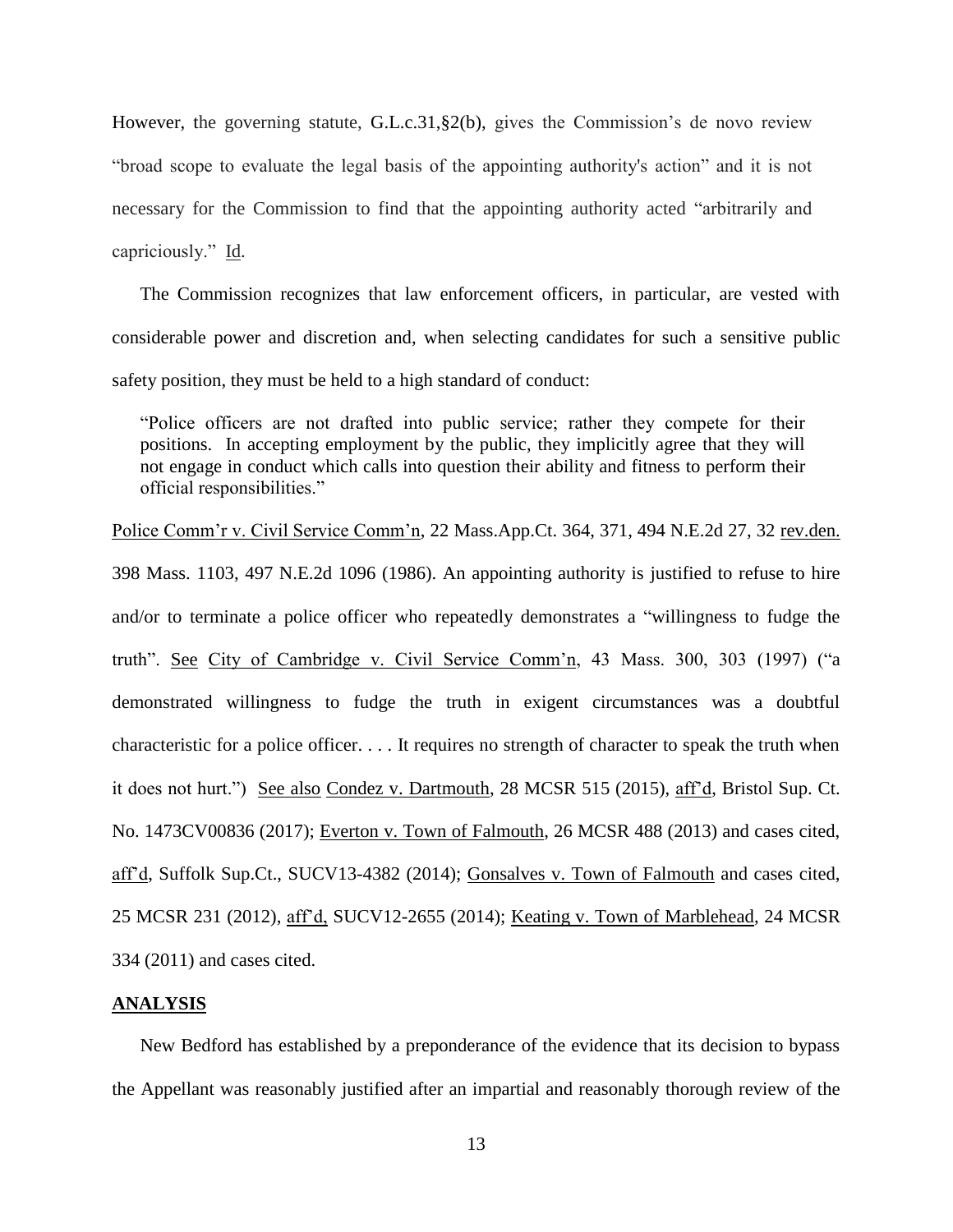relevant facts. In particular, the evidence that New Bedford developed concerning Mr. Goncalves' serious misconduct which led to his termination as a BCSO Deputy Sheriff fully supports New Bedford's conclusion that there was a "credible basis" for "legitimate doubts" about Mr. Goncalves' present fitness to serve as a NBPD police officer.

First, Mr. Goncalves admits that he violated BCSO policy by carrying on a clandestine personal relationship with an inmate under his care and custody, a relationship that he knew was wrong. He also admitted that, then in his thirties, he "did not have a girlfriend", was going through a "bad time" and was vulnerable to "letting his emotions get the best of him" and started "falling for this inmate." The evidence presented here, and in particular, the articulate and compelling testimony from NBPD Captain Ledo, Professional Standards Unit commander and former narcotics officer and correction officer, fully supports a "legitimate doubt" about Mr. Goncalves suitability to be trusted as a police officer so soon after an incident of serious and flagrant misconduct, driven by losing self-control and "letting his emotions take over" in carrying on a clandestine personal relationship with an inmate under his custody and control.

Second, New Bedford took appropriate steps to ensure that it made an impartial and thorough review of the facts before deciding to bypass Mr. Goncalves. The NBPD could have stopped at obtaining the SIU report, which, on its face, carries a substantial degree of credibility. NBPD, however, undertook its own independent investigation, interviewing the Appellant and four other percipient witnesses. Further, although Lt. Rezendes had discretion not to advance Mr. Goncalves' application in 2017, he afforded Mr. Goncalves a chance to explain himself and demonstrate that his actions since his termination from the BCSO showed that this incident was behind him and he would not be likely to "let his emotions" control him in the future. I listened carefully to the recorded Captain's Board interview. Lt. Rezendes and the NBPD Captains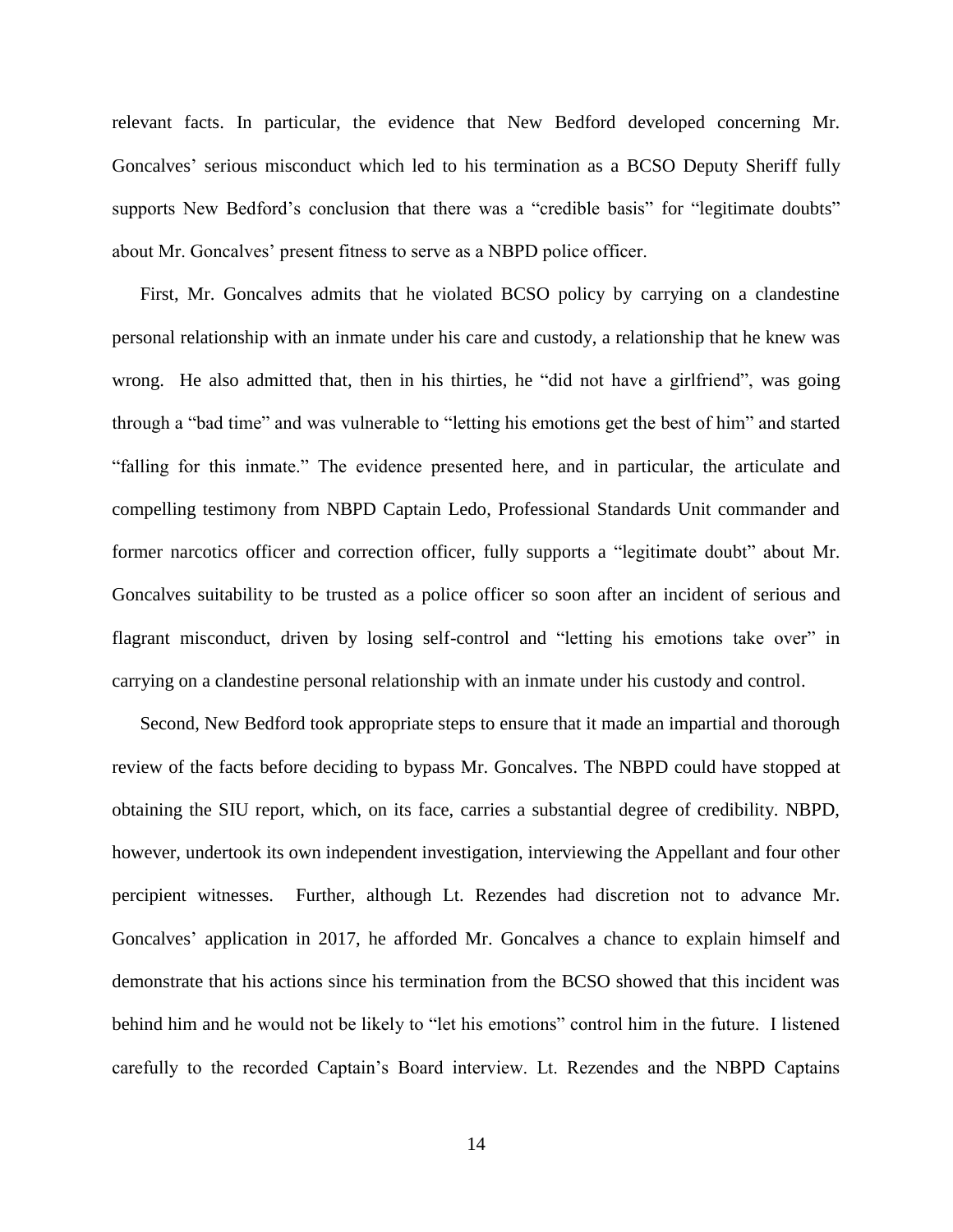showed courtesy when appropriate, as well as asked all the tough questions when necessary. The panelists uniformly came to the conclusion that Mr. Goncalves did not acquit himself to their satisfaction on the critical issue of whether or not he could be trusted when he promised that his past behavior was no longer a legitimate concern. I find the interview panelists' conclusion to be entirely reasonable and justified in this regard.

Third, I have considered the Appellant's point that the SIU supervisor thought that the BCSO pulled the trigger on Mr. Goncalves too early and, had his side of the story been told, he still would have been disciplined, but might not have been terminated. I also considered that Mr. Goncalves' current and past immediate supervisors thought highly of him. These factors, however, are not sufficient to change the outcome here. To the extent the point relies on the contention that Mr. Goncalves was terminated before the SIU investigation had been completed, that assumption is factually incorrect. Mr. Goncalves was suspended on October 21, 2014, he was terminated on November 10, 2014, more two weeks after the SIU investigator submitted his report taken into account by the NBPD. Moreover, the NBPD fully considered all of these factors. The judgment ultimately made by Lt. Rezendes and the three NBPD Captains was that the underlying evidence of misconduct, revealed in the SIU report and through the NBPD independent investigation and interview of Mr. Goncalves, did not override these mitigating factors. In sum, after considering both the positive and negative factors, the NBPD properly concluded, with "reasonable justification" that there was a "credible basis" to have "legitimate doubt" about Mr. Goncalves suitability to serve as an NBPD police officer.

Fourth, I also considered the Appellant's argument that the Captains Board was a flawed process that began with a pre-determined conclusion to bypass Mr. Goncalves and placed undue weight on his efforts to change his status from non-minority "D" to a minority "C" candidate so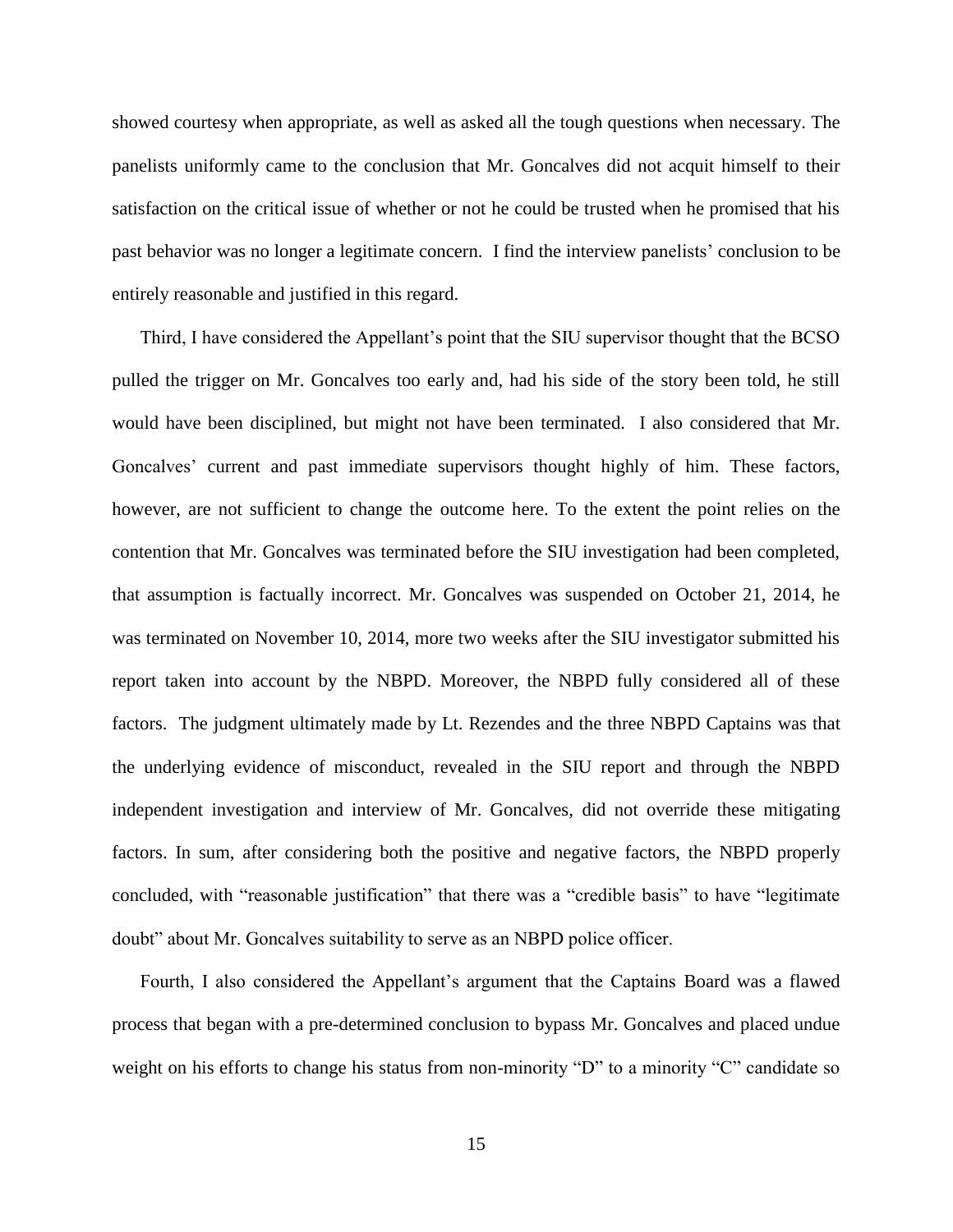that he moved himself up on the eligible list, claiming that was a further example of poor character. I agree that the interview process was highly subjective and largely unstructured and, in most other cases, it would be problematic under basic merit principles to bypass a candidate solely because of such subjective scores. The evidence, however, demonstrated that, under the particular circumstance of this case, the Captains Board interview was not used as a method of ranking Mr. Goncalves against other candidates. Rather, the interview here was largely dedicated to probing Mr. Goncalves on the particular concerns that his background investigation revealed and meant to give Mr. Goncalves a fair chance to explain why his record should not disqualify him. To be sure, he faced a high hurdle going into the Captains Board, but he was treated fairly and professionally. There was no indication of any pre-determined result.

I also agree it would be inappropriate to hold the issue of "Consent Decree" status against Mr. Goncalves. After carefully reviewing the recording of the Captains Board interview and the Commission testimony of the NBPD witnesses, however, I conclude that the inquiry on that subject (on which little time was spent) was, in part, a properly designed information gathering process and, in part, an interviewing technique to "test" Mr. Goncalves ability to explain himself when pressed by a doubtful interrogator. The inquiry did not stray from the permissible limits of interview procedures. The "Consent Decree" issue did not influence the bypass decision.

Fifth, I detected no indicia of bias, political influence or ulterior motives in New Bedford's decision. Indeed, as noted above, the NBPD gave Mr. Goncalves more than the minimum due process that basic merit principles require. He was given two chances to explain himself, first in an hour-long interview with Lt. Rezendes and in a 45-minute Captains Board. The Captains Board panelists took time to explain their concerns and offered concrete suggestions for specific actions Mr. Goncalves could take that would demonstrate, beyond mere verbal promises, that he